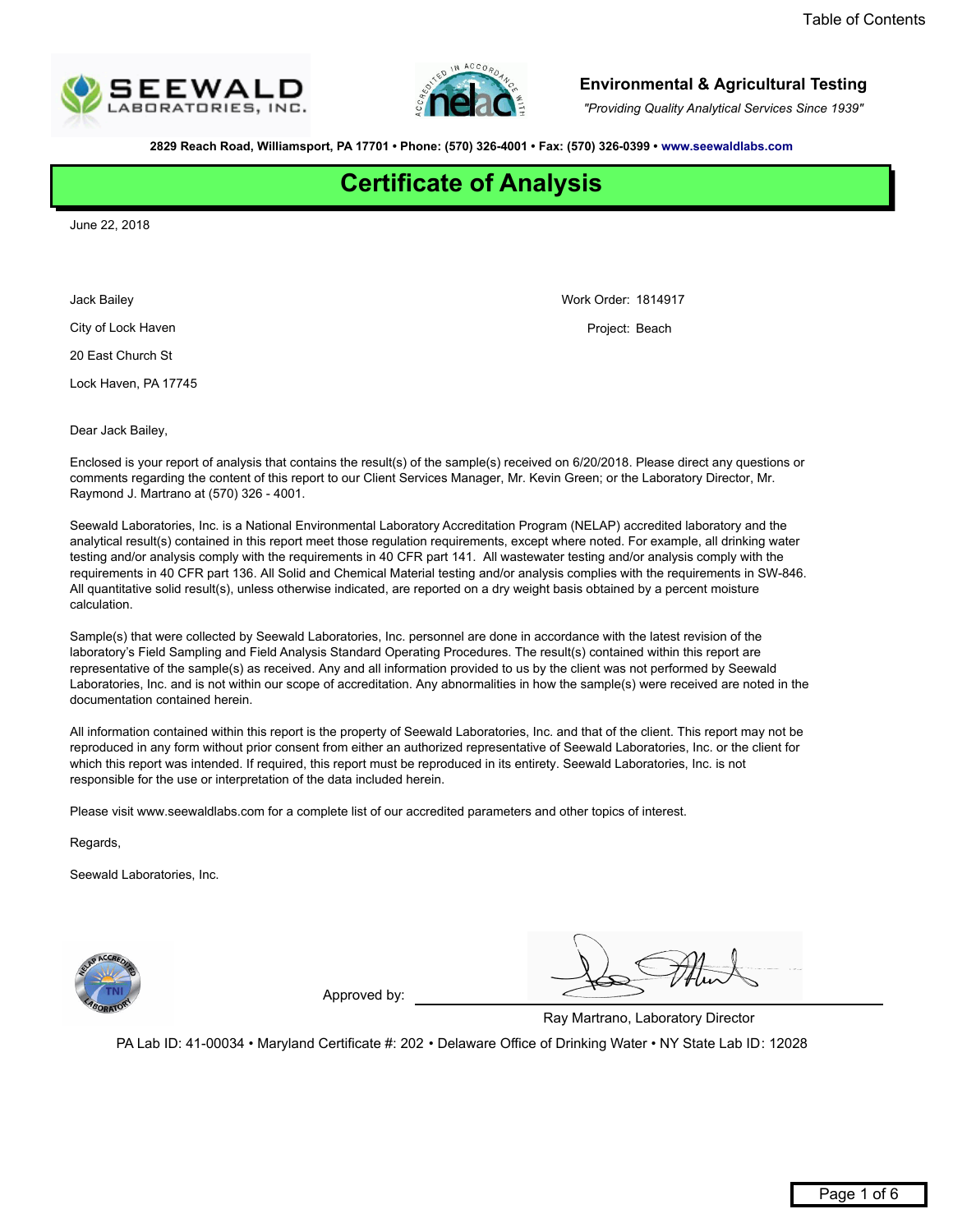### <span id="page-1-0"></span>Table of Contents

| Certificate of Analysis/Cover Letter | 1 |
|--------------------------------------|---|
| Sample Summary                       | 3 |
| <b>Analytical Results</b>            | 4 |
| Notes and Definitions                | 5 |
| Work Order/COC PDF                   | 6 |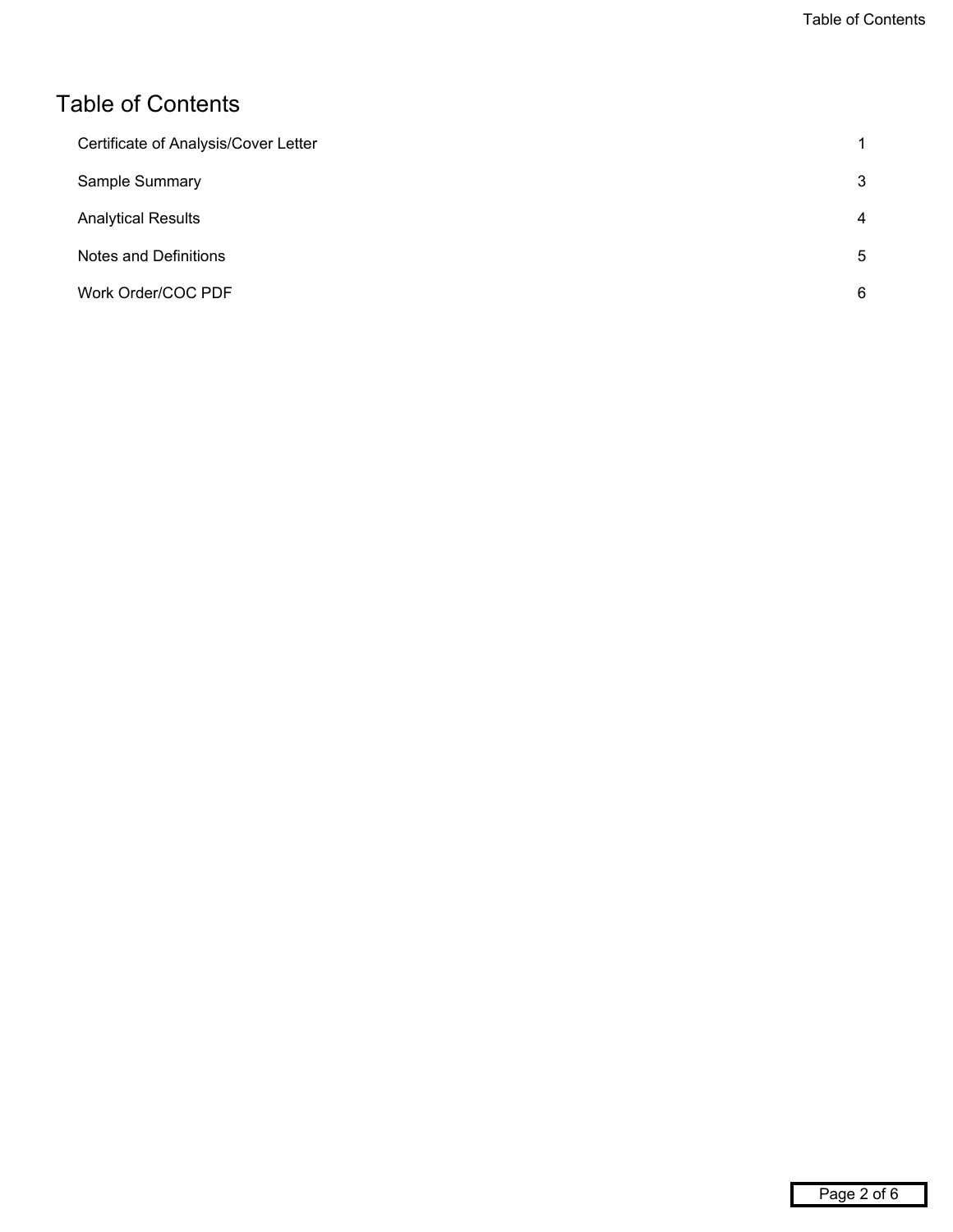<span id="page-2-0"></span>



*"Providing Quality Analytical Services Since 1939"*

**2829 Reach Road, Williamsport, PA 17701 ï Phone: (570) 326-4001 ï Fax: (570) 326-0399 ï www.seewaldlabs.com**

City of Lock Haven

20 East Church St

**Project Number:**

Lock Haven, PA 17745

**Reported:** 06/22/2018 11:37

**Project:** Beach

# **Sample Summary**

| Lab ID     | Sample     | <b>Matrix</b>     | Sampled          | <b>Received</b>  |
|------------|------------|-------------------|------------------|------------------|
| 1814917-01 | City Beach | Non-Potable Water | 06/20/2018 09:00 | 06/20/2018 14:15 |

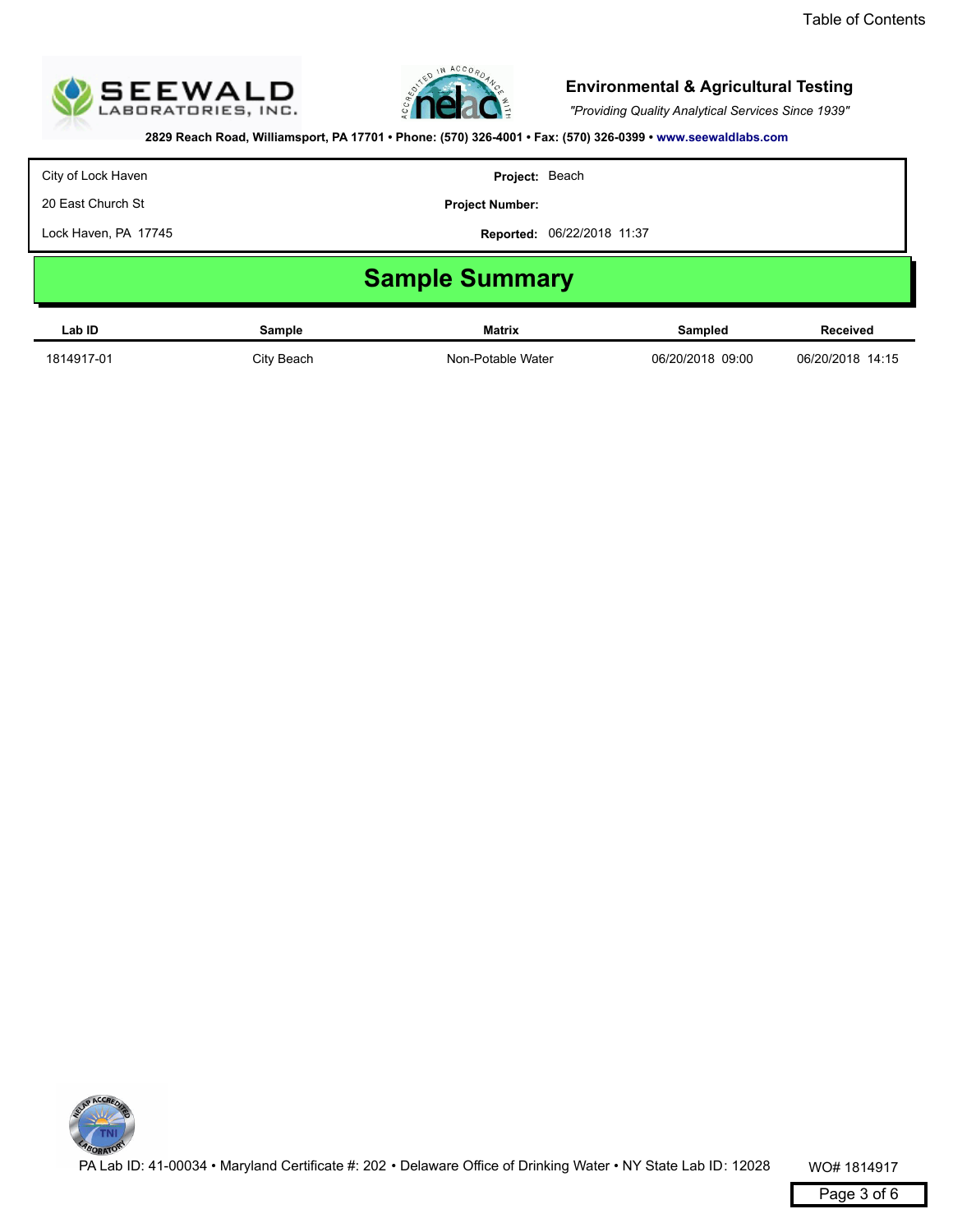<span id="page-3-0"></span>



*"Providing Quality Analytical Services Since 1939"*

**2829 Reach Road, Williamsport, PA 17701 ï Phone: (570) 326-4001 ï Fax: (570) 326-0399 ï www.seewaldlabs.com**

**Reported:** 06/22/2018 11:37 City of Lock Haven 20 East Church St Lock Haven, PA 17745 **Project:** Beach **Project Number: Analytical Results Analyte Result Reporting Limits Qualifier Limit Prepared Analyzed Method** *1814917-01 City Beach*  **Prepared Analyzed Method Analyst Sample ID: Lab ID: Matrix:** *Non-Potable Water* **Sampled: Received:** *06/20/2018 09:00 06/20/2018 14:15* **Microbiology**  *E. coli (enumeration) 52 MPN/100 mL 1 6/20/18 15:20 6/21/18 11:50 SM 9223 B/Quanti-Tray BF*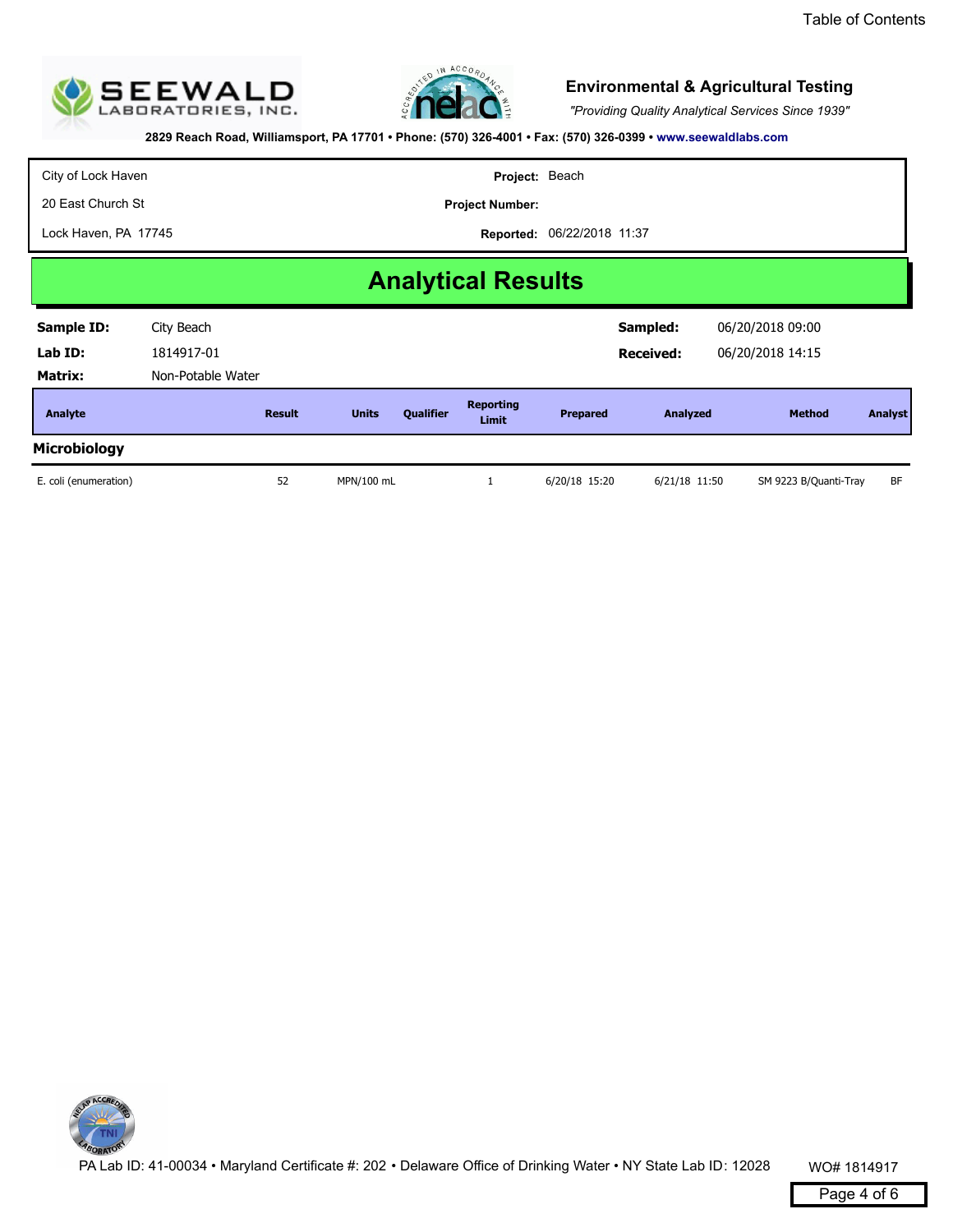<span id="page-4-0"></span>



*"Providing Quality Analytical Services Since 1939"*

**2829 Reach Road, Williamsport, PA 17701 ï Phone: (570) 326-4001 ï Fax: (570) 326-0399 ï www.seewaldlabs.com**

City of Lock Haven

**Project:** Beach

20 East Church St

Lock Haven, PA 17745

**Project Number:**

**Reported:** 06/22/2018 11:37

## **Notes and Definitions**

| Item                   | <b>Definition</b>                                                                                                                                      |
|------------------------|--------------------------------------------------------------------------------------------------------------------------------------------------------|
| <b>ND</b>              | Not Detected at or above the Minimum Reporting Limit                                                                                                   |
| <b>Reporting Limit</b> | This value represents the minimum concentration that the target analyte can be identified and quantitated with confidence                              |
| (2)                    | Indicates the data was reported from the instrument's secondary column. When applicable the (2) will follow the<br>analyte's name on the results page. |